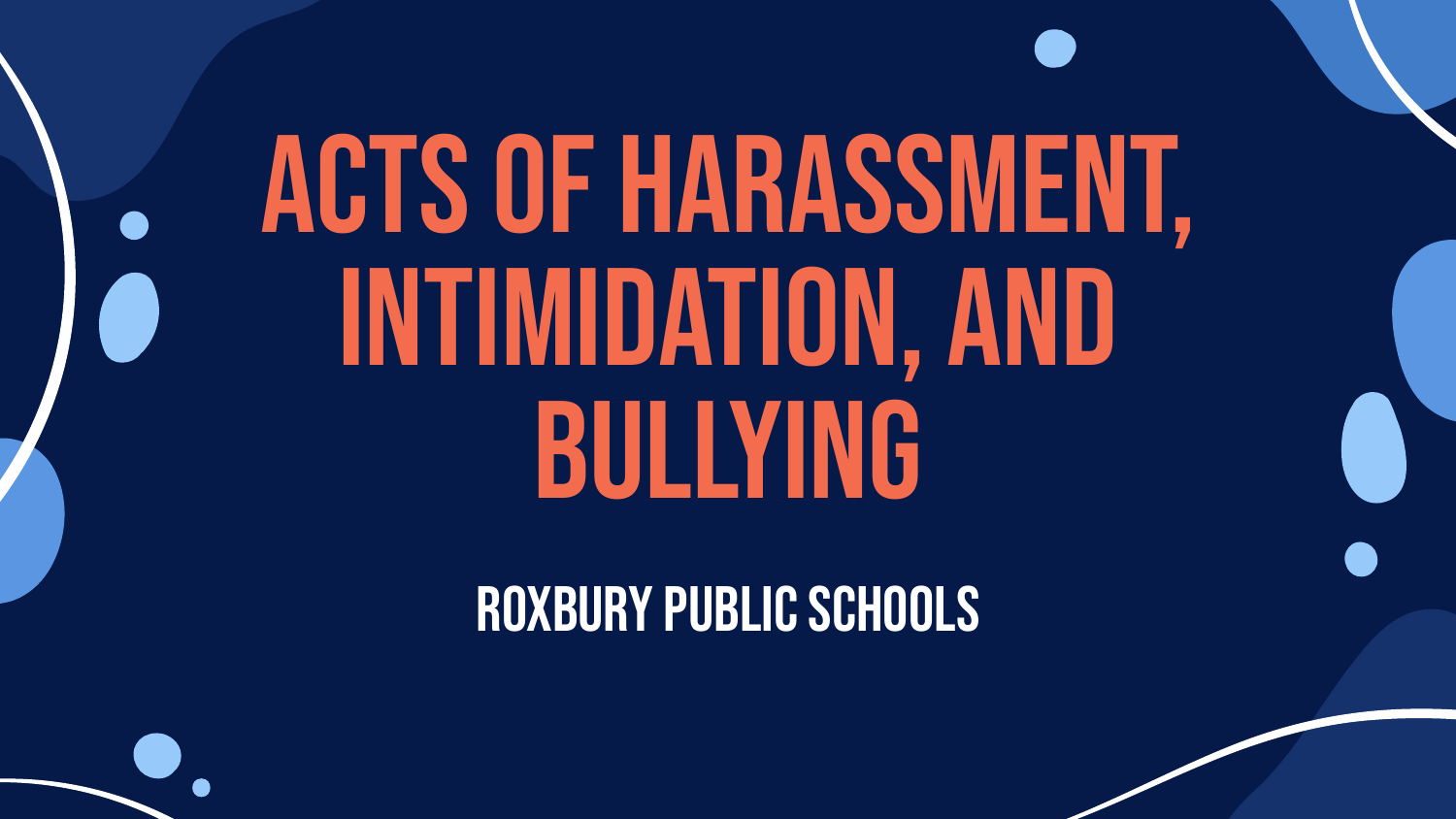#### Anti-Bullying Bill of Rights Team

Mrs. Ashley Cicchino Mrs. Stefanie DelRusso Mrs. Geri Esposito Mrs. Jennifer Kenny Mrs. Kelly Korovich Mrs. Gail LaCosta Dr. Charles Seipp Mr. Erik Swanson

Jefferson Elementary School Anti-Bullying Specialist (ABS) Lincoln Roosevelt School Anti-Bullying Specialist (ABS) Eisenhower Middle School Anti-Bullying Specialist (ABS) Roxbury High School Anti-Bullying Specialist (ABS) Kennedy Elementary School Anti-Bullying Specialist (ABS) Franklin Elementary School Anti-Bullying Specialist (ABS) District Anti- Bullying Coordinator (ABC) Nixon Elementary School Anti-Bullying Specialist (ABS)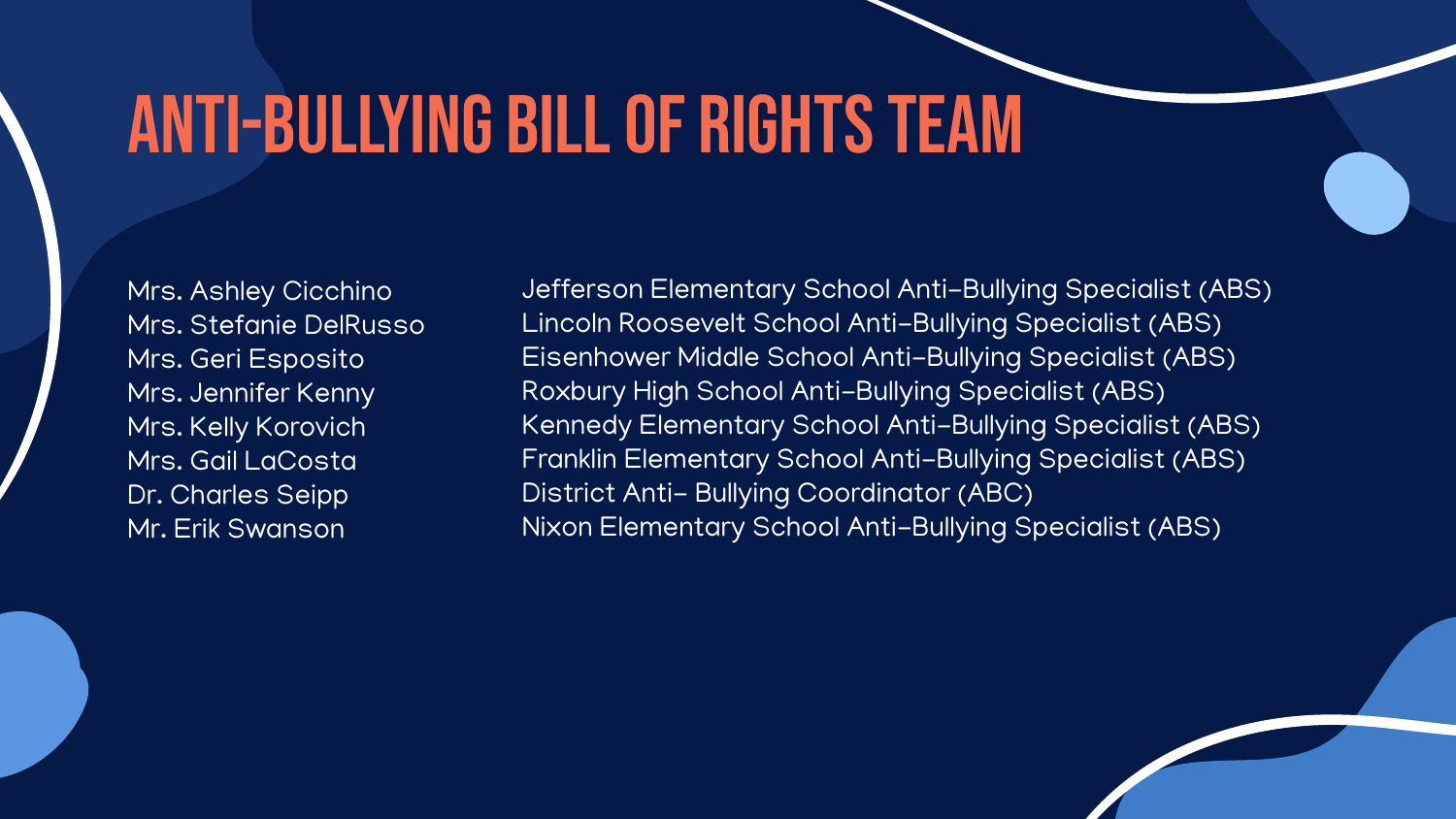# How is an act of **HIB DEFINED?**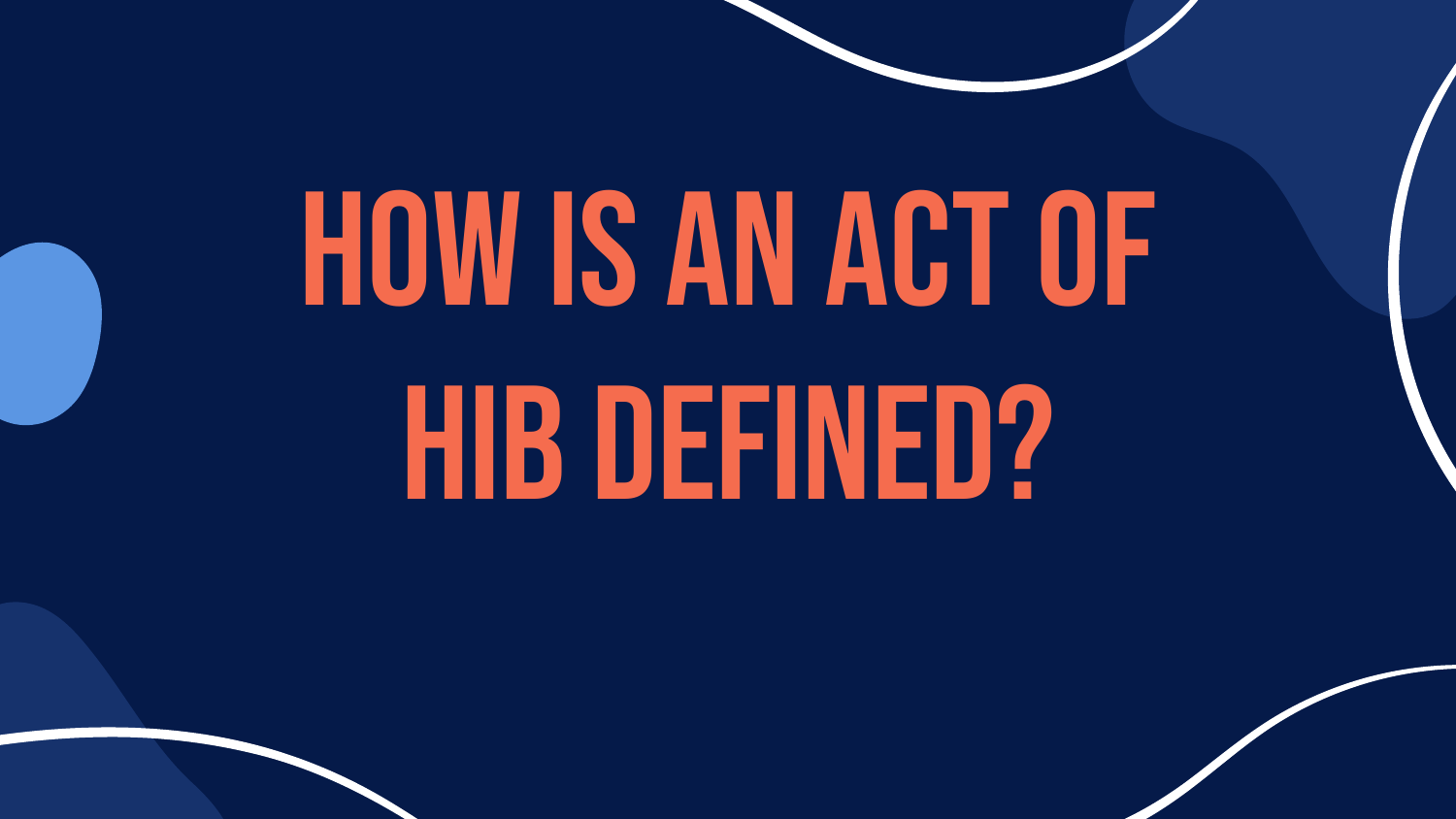#### Does the act meet all of these…

Harassment, Intimidation, or bullying means any gesture, any written, verbal or physical act, or any electronic communications, whether it be a single incident or a series of incidents that:

 ... is **reasonably perceived** as being motivated by **any actual or perceived** characteristic, such as race, color, religion, ancestry, national origin, gender, sexual orientation, gender identity and expression, or a mental, physical, or sensory disability; or by any other distinguishing characteristic;

 ... takes place on school property, at any school sponsored function, or off school grounds

 ... **substantially** disrupts or interferes with the orderly operation of the school or the rights of other students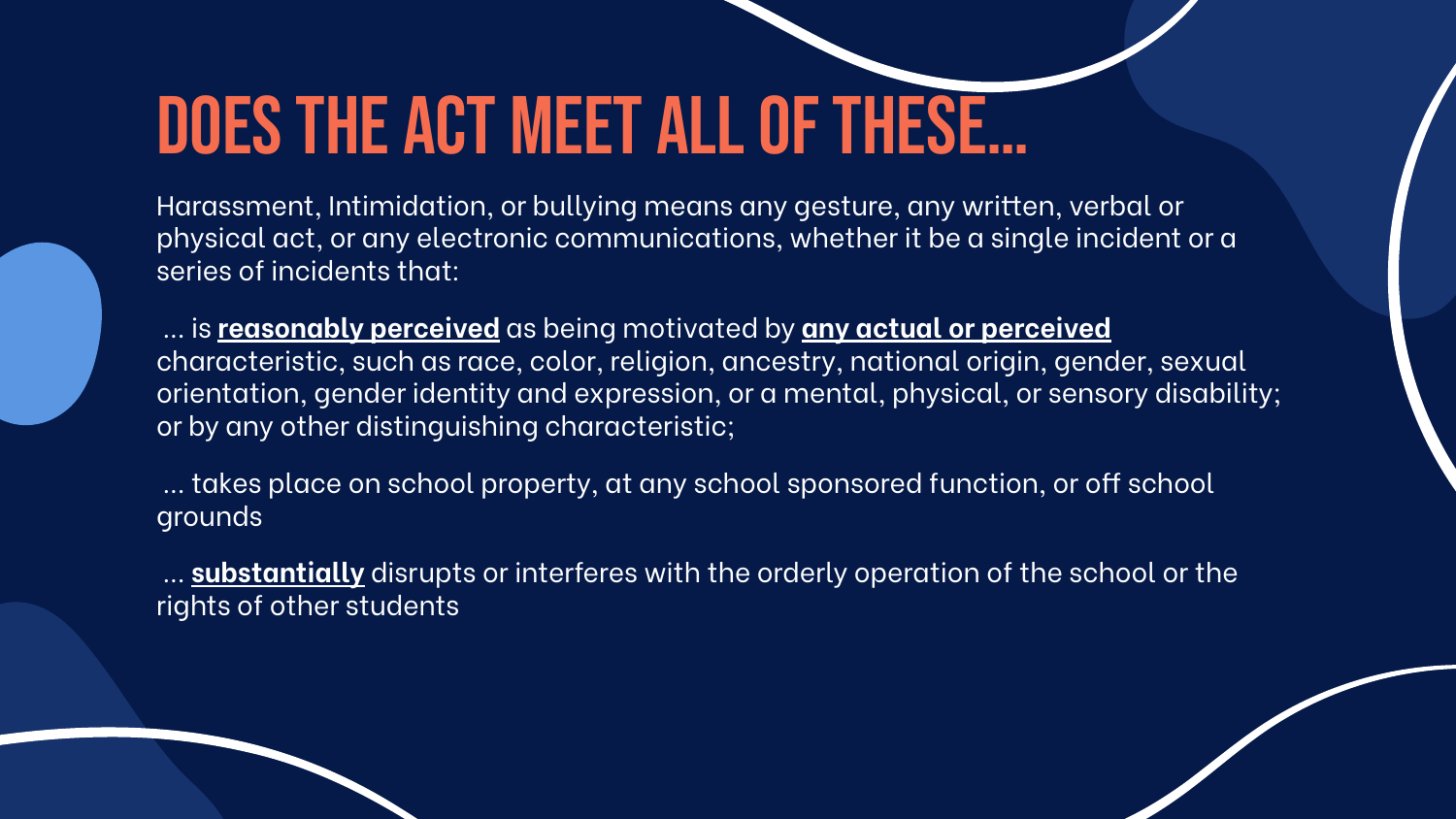#### …and one of these?

A reasonable person should know, under the circumstances, that the act(s) will have the effect of physically or emotionally harming a pupil or damaging the pupil's property, or placing a pupil in reasonable fear of physical or emotional harm to his/her person or damage to his/her property

**-OR-**

Has the effect of insulting or demeaning any student or group of students

#### **-OR-**

Creates a hostile educational environment for the pupil by interfering with a pupil's education or by severely or pervasively causing physical or emotional harm to the student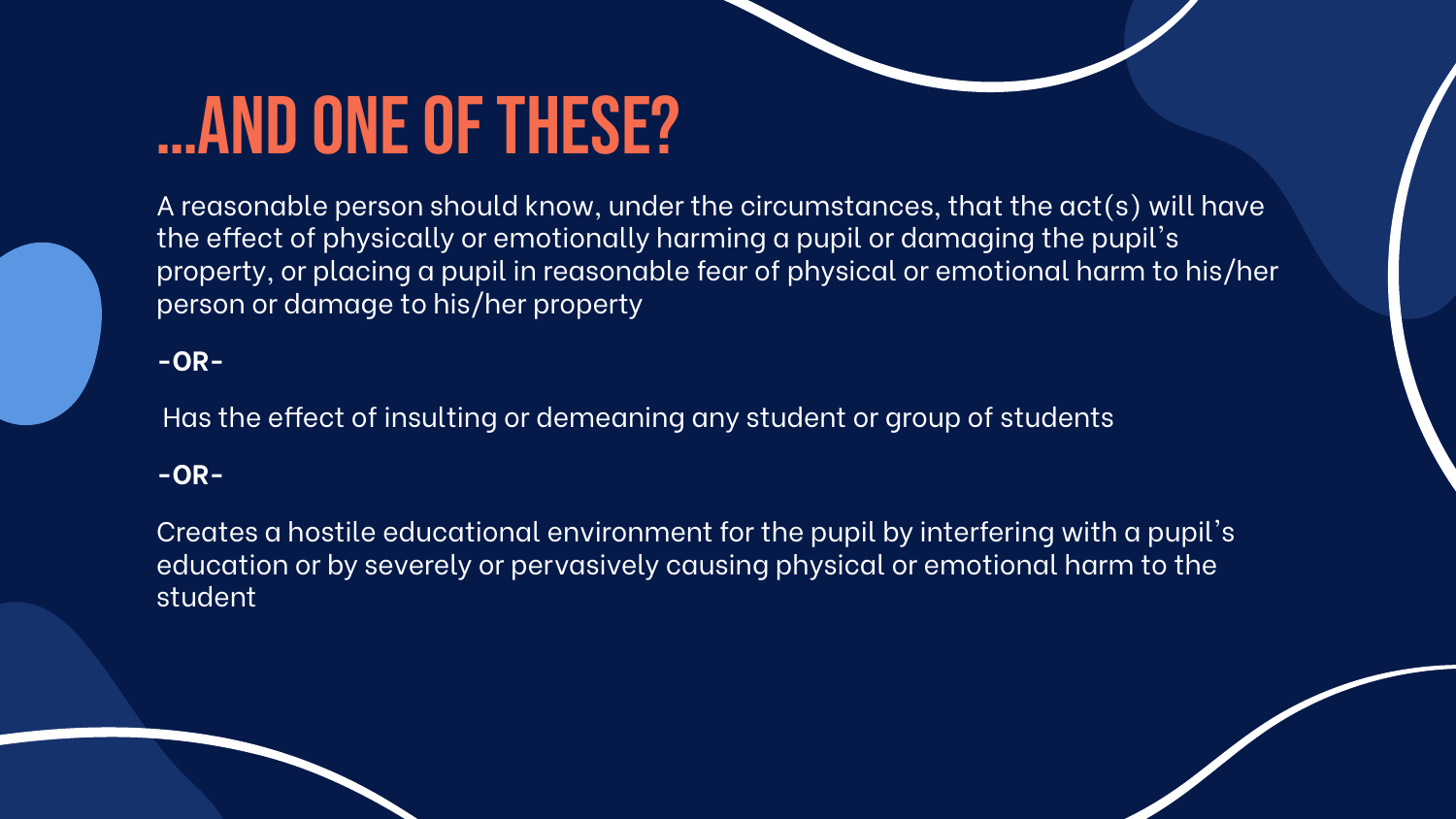#### Act of HIB vs. COnflict

Conflict between two or more students is sometimes confused with HIB. However, conflict and acts of HIB are different.

Conflict most often involves mutual engagement in a disagreement between individuals.

everyday life, can range from a simple disagreement over an idea to a verbal argument or a physical fight.

Conflict, which occurs in

HIB usually involves one or several individuals intentionally committing a mean or violent act against another person or persons who have a hard time defending themselves.

When HIB occurs, there is not mutual engagement between individuals, but a one-sided victimization of another person or group usually with the intention to cause physical or emotional harm.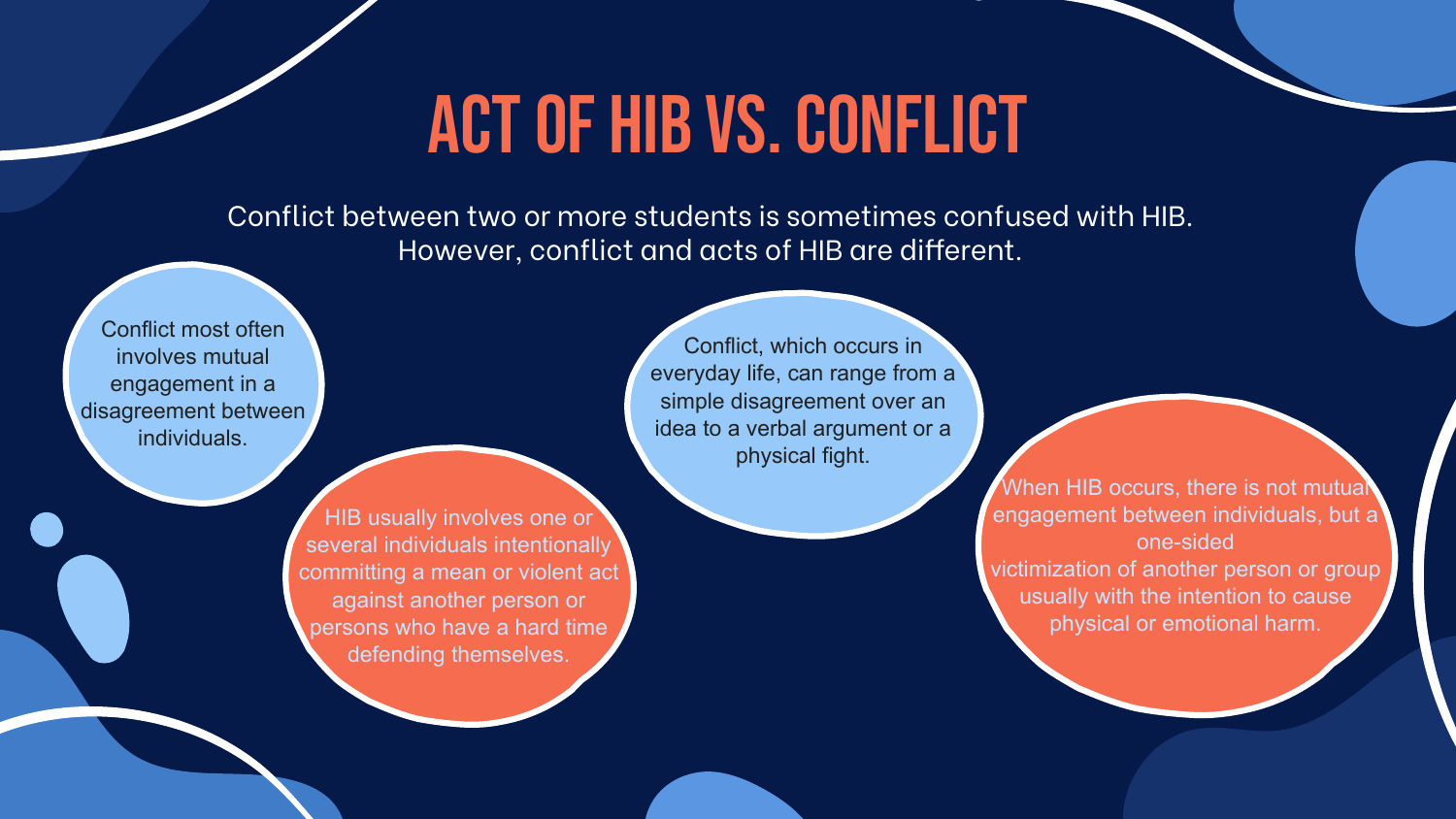#### How to report a Suspected act of HIB

Click [here](https://reporting.hibster.com/Pages/Home.aspx?id=195)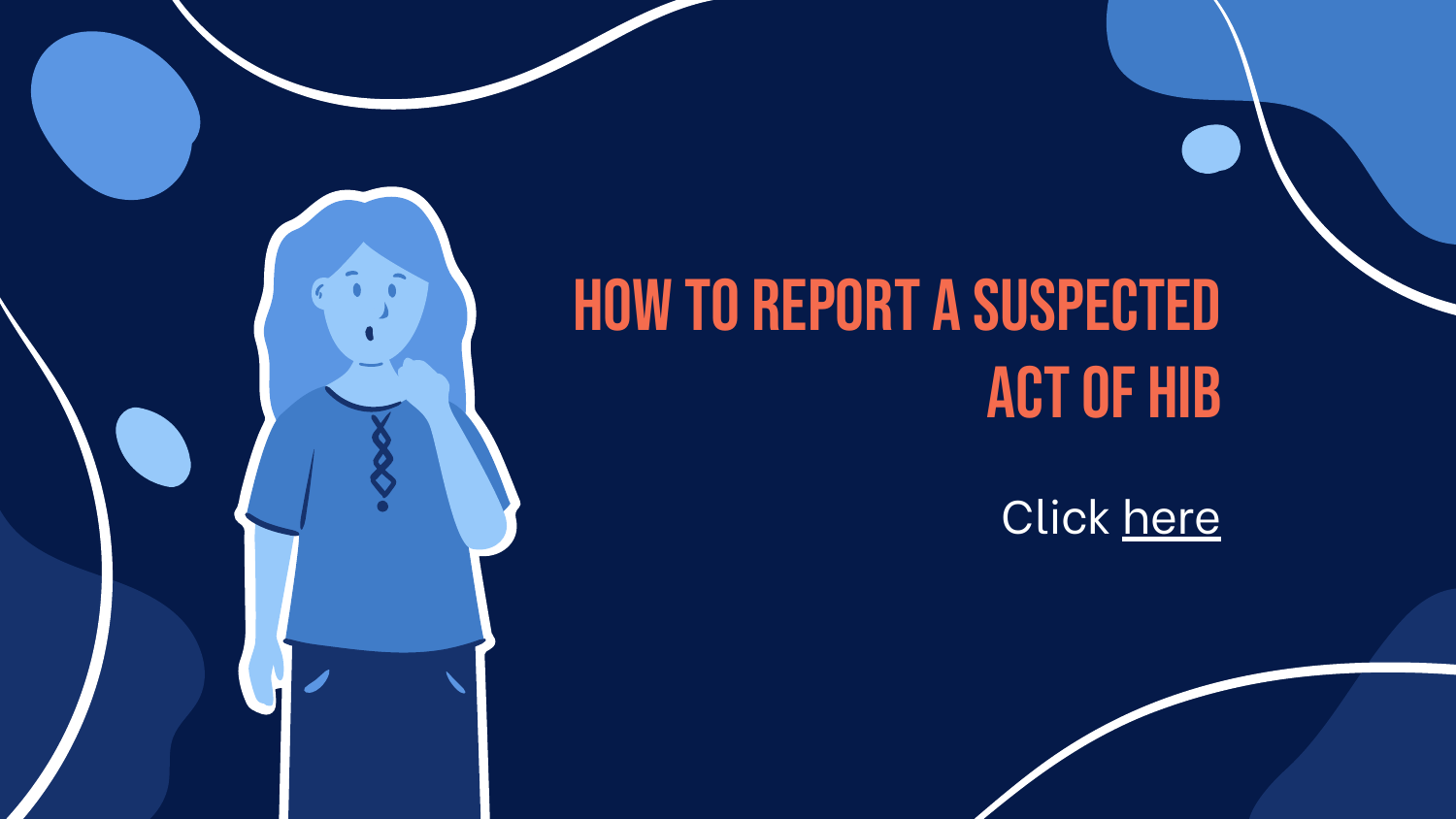

| Translate to another language. |                                |
|--------------------------------|--------------------------------|
| Select Language                |                                |
|                                | Powered by Go<br>gle Translate |
|                                |                                |
|                                |                                |

This form is intended for parents, teachers, and students to report any incident of harassment, intimidation, or bullying. All Roxbury Public Schools staff members are required to enter their name and fill out ALL boxes. E want to be contacted for follow-up you will need to enter your contact information.

PLEASE NOTE: This form is being submitted to an electronic queue for investigation. There is no guarantee that it will be read immediately. In the event that you or the student is in imminent danger, please contact the sch police department immediately.

| Incident Date is Unknown                                                                                   | <b>First Name:</b>                     | <b>Last Name:</b> | <b>First Name:</b>                     | <b>Last Name:</b> |   |
|------------------------------------------------------------------------------------------------------------|----------------------------------------|-------------------|----------------------------------------|-------------------|---|
| <b>Date of Incident:</b>                                                                                   |                                        |                   |                                        |                   | 5 |
|                                                                                                            | Gender:                                | Grade:            | Gender:                                | Grade:            |   |
| <b>Time of Incident:</b>                                                                                   | $\vee$                                 |                   | $\vee$                                 |                   |   |
|                                                                                                            | <b>Race/Ethnicity:</b><br>$\checkmark$ | Age:              | <b>Race/Ethnicity:</b><br>$\checkmark$ | Age:              |   |
| School:<br>$\checkmark$                                                                                    | <b>Victim Type:</b>                    |                   | <b>Offender Type:</b>                  |                   |   |
| When did the incident occur?                                                                               | $\checkmark$                           |                   |                                        |                   |   |
|                                                                                                            |                                        |                   |                                        |                   |   |
| Indicate how you learned that a student may have been a<br>victim of harassment, intimidation or bullying: |                                        |                   |                                        |                   |   |
| Witnessed incident                                                                                         |                                        |                   |                                        |                   |   |
| Informed By Alleged Victim                                                                                 |                                        |                   |                                        |                   |   |
| You Are The Victim                                                                                         |                                        |                   |                                        |                   |   |
| Informed by other (please specify)                                                                         |                                        |                   |                                        |                   |   |
| O)<br>Q                                                                                                    |                                        |                   |                                        |                   |   |
| Mouse<br>Pen<br>Eraser<br><b>Stickers</b><br>Rectangle                                                     |                                        |                   |                                        |                   |   |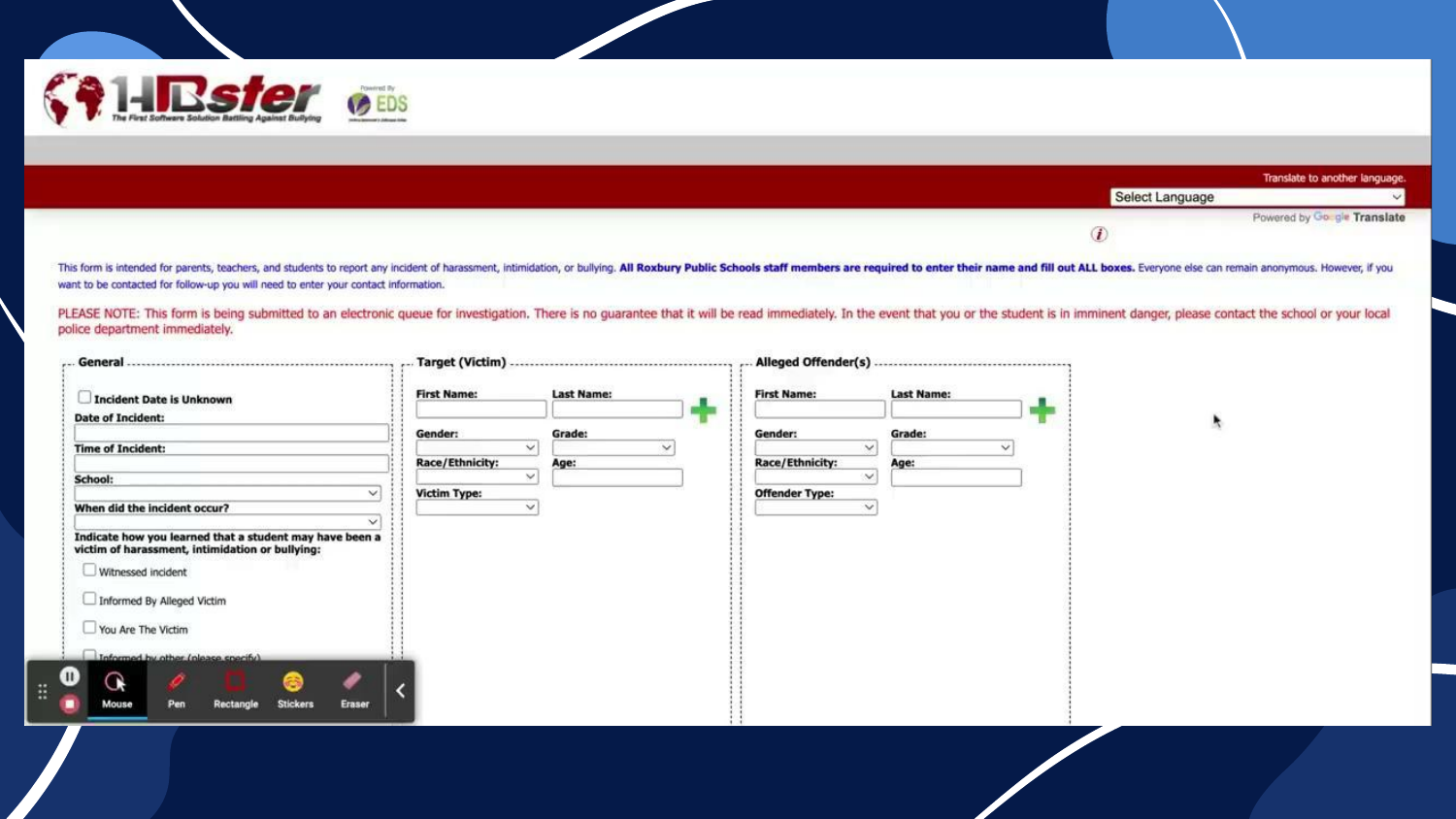#### Anonymous/Incomplete REporting

- 1. The more factual information that can be provided the better to assist with:
	- a. Determining next steps
	- b. Identifying potential individuals involved
- 2. BOE Policy 5512 states that formal disciplinary action will not be taken solely on an anonymous report.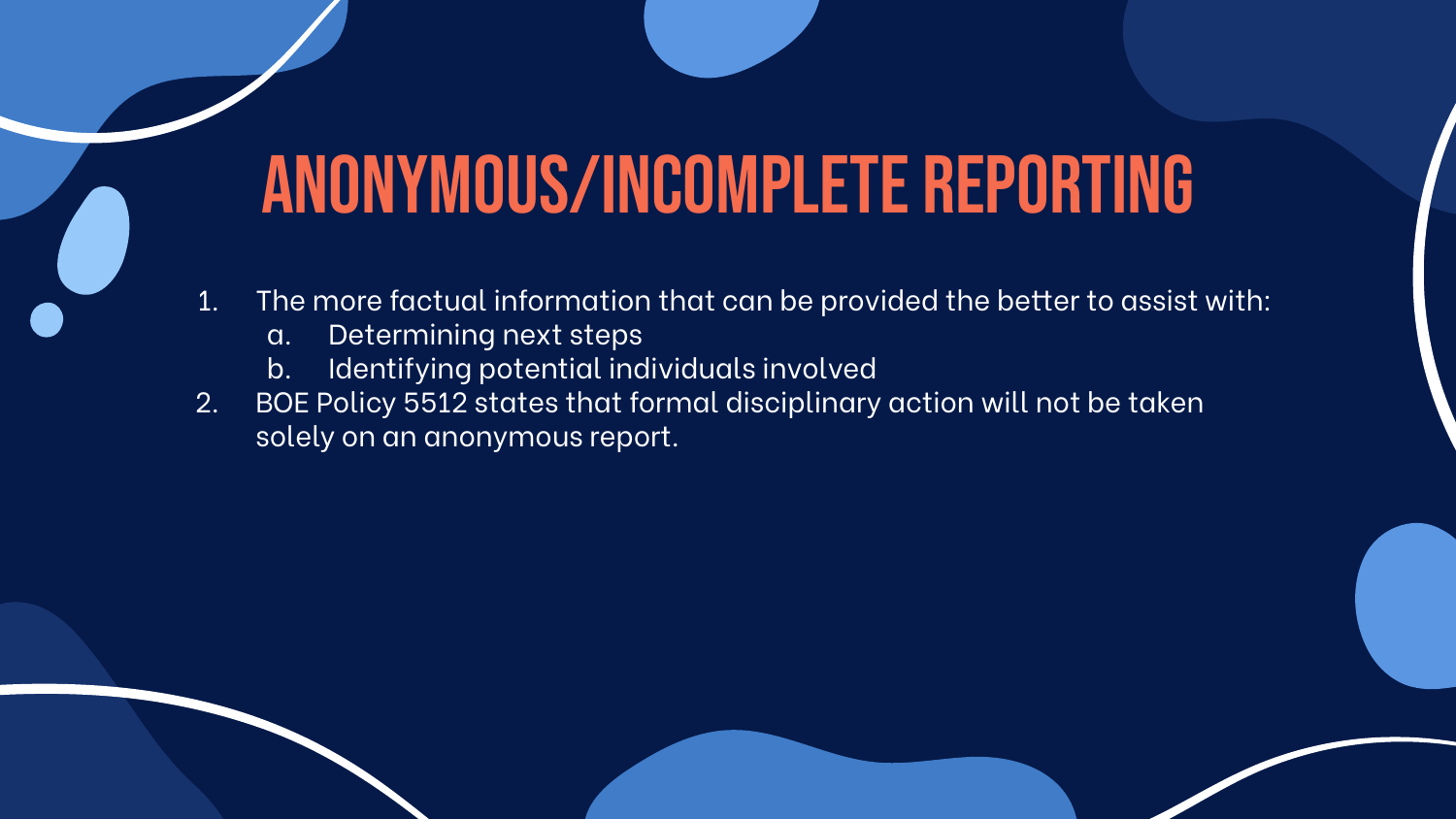#### WHAT HAPPENS TO A REPORT?

- 1. Principal alerted to report
- 2. Principal determines based on report if an investigation is warranted.
- 3. If not, principal has made a pre-determination
- 4. If so, the ABS will begin the investigation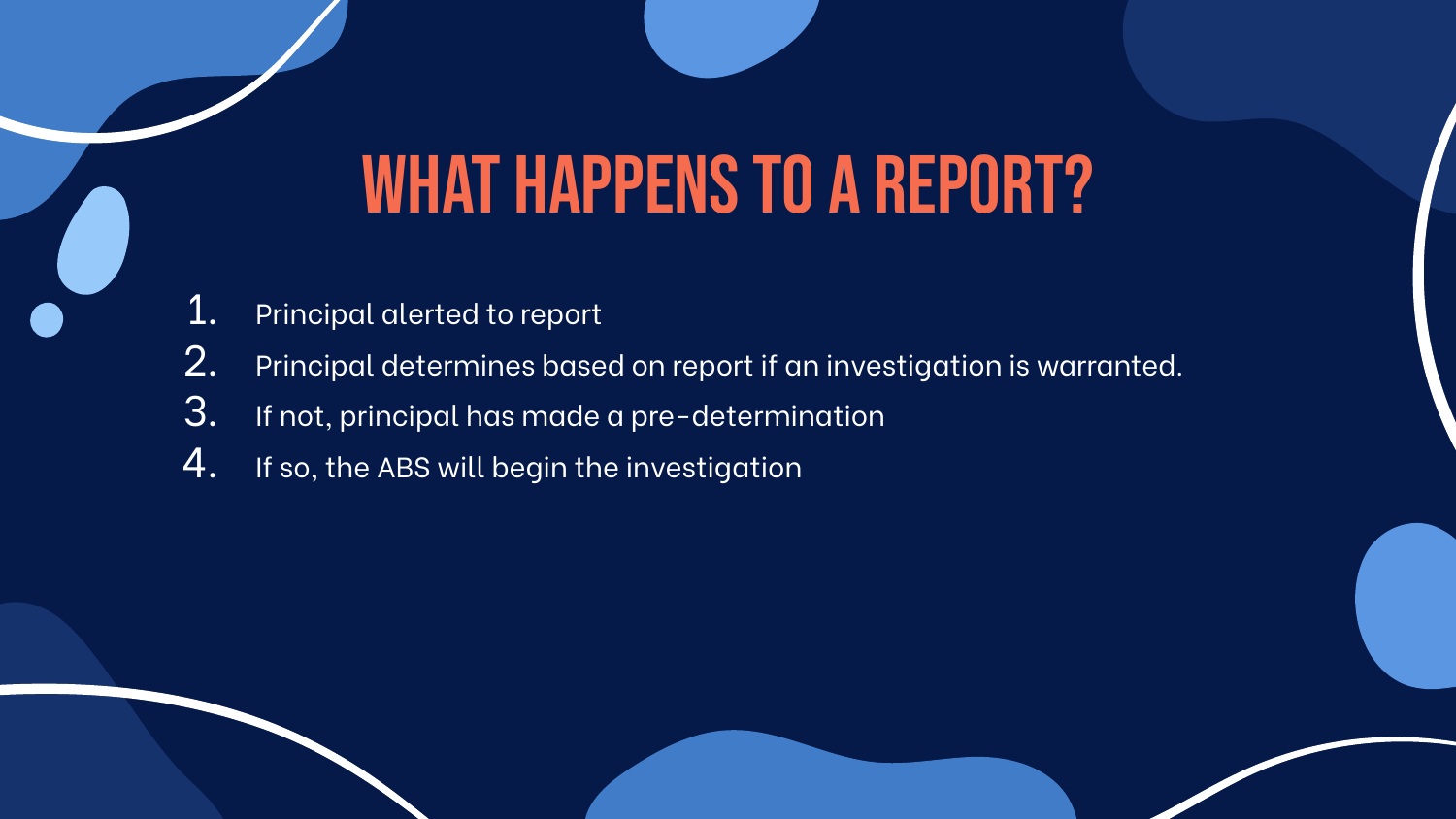#### WHAT IS A PRE-DETERMINATION?

- $1.$  BOE Policy 5512 permits the building principals to make a preliminary determination as to whether the reported incident or complaint, assuming all facts are true, is a report within the scope of the definition of harassment, intimidation, and bullying under N.J.S.A. 18A:37-14.
- 2. If it is determined not to warrant an HIB investigation, parents still receive notification of the preliminary determination.
- 3. The event(s) may still be treated under Code of Conduct.
- **4.** The appeal process remains.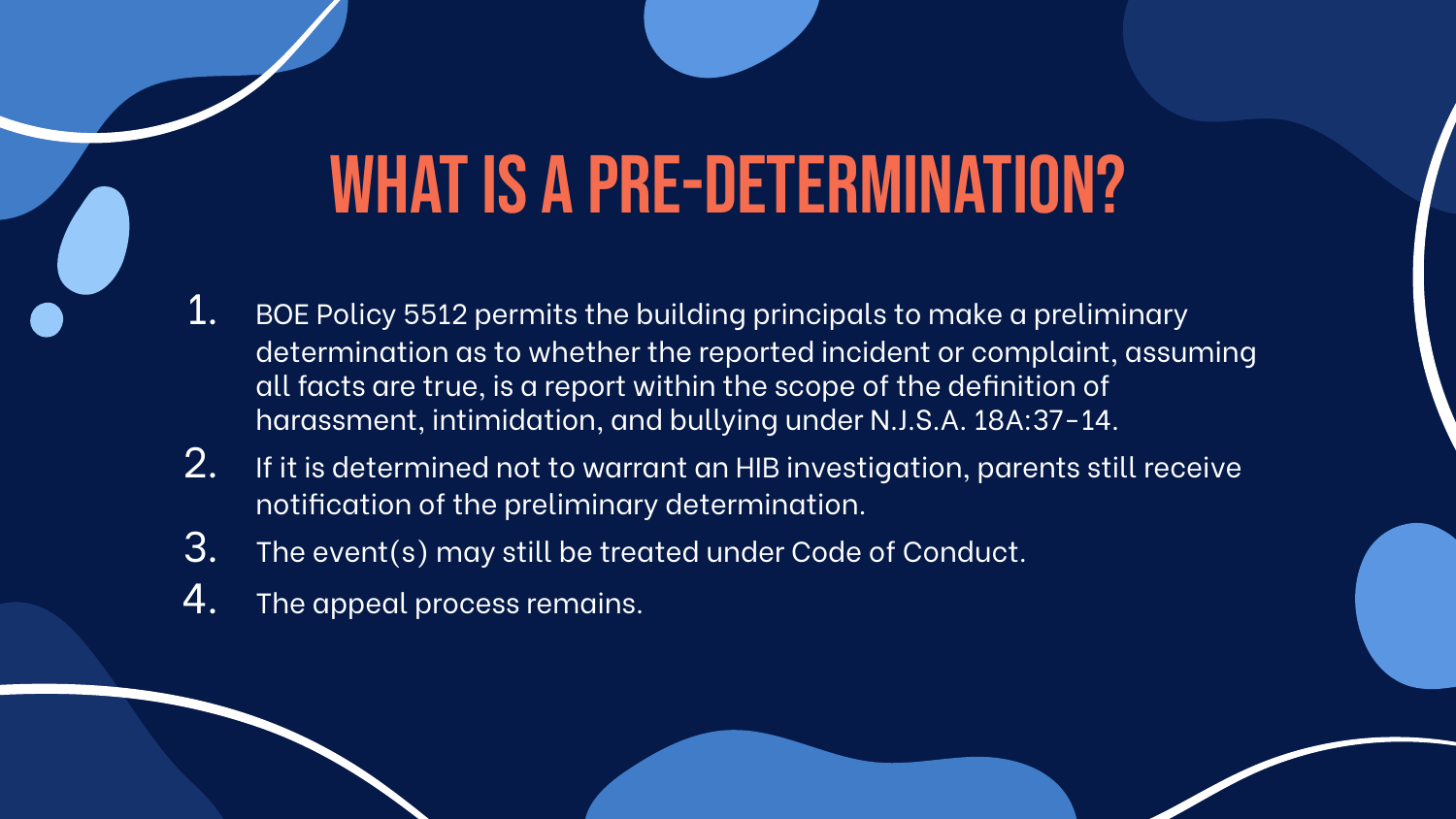#### What happens during an investigation

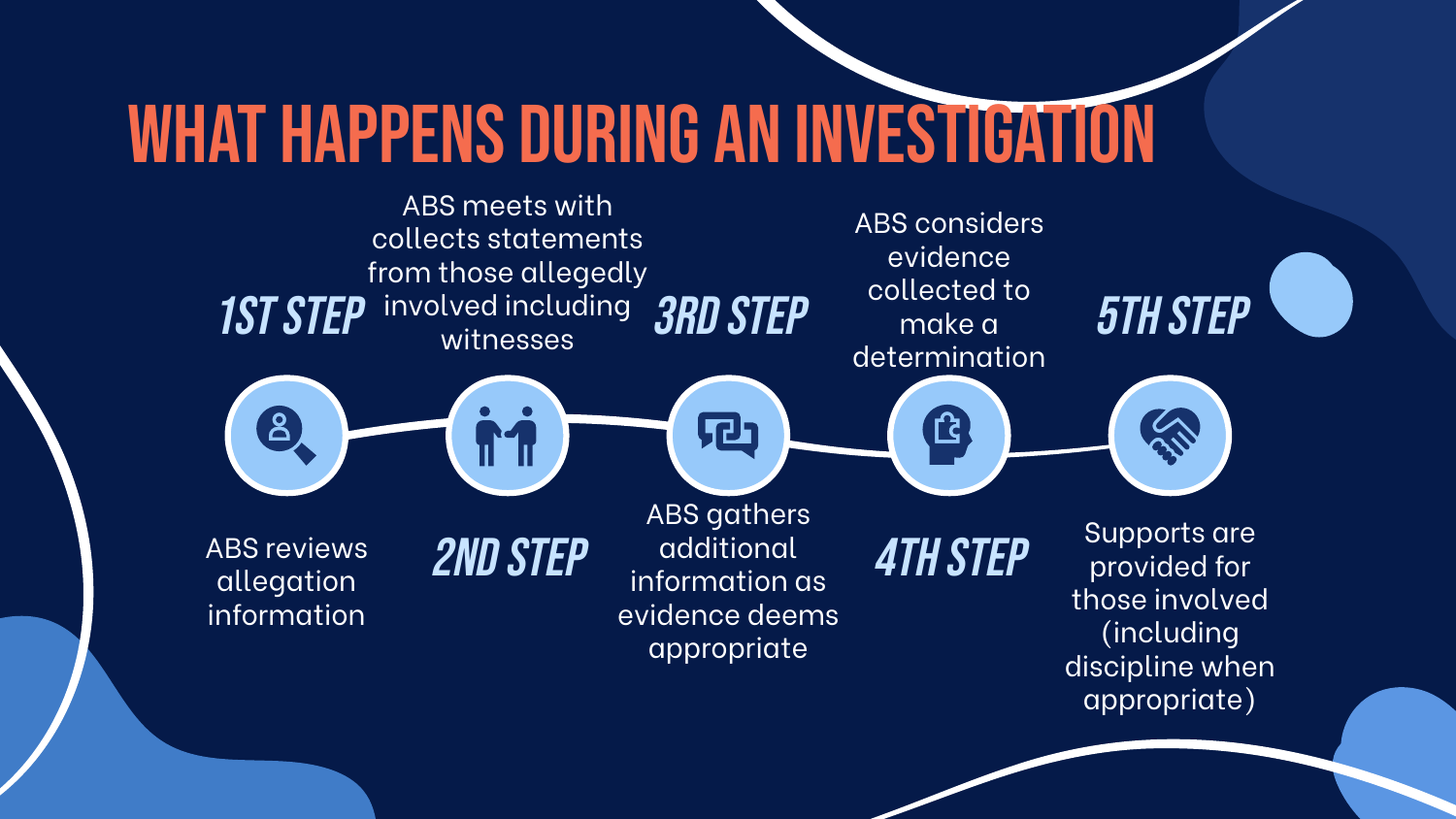#### What happens after an investigation

#### 01 STUDENT SUPPORTS

02 Moving Forward Remedial & PUnitive MEasures



03 REOPENING A CASE

04 THE THIRD LETTER LETTER (BOE)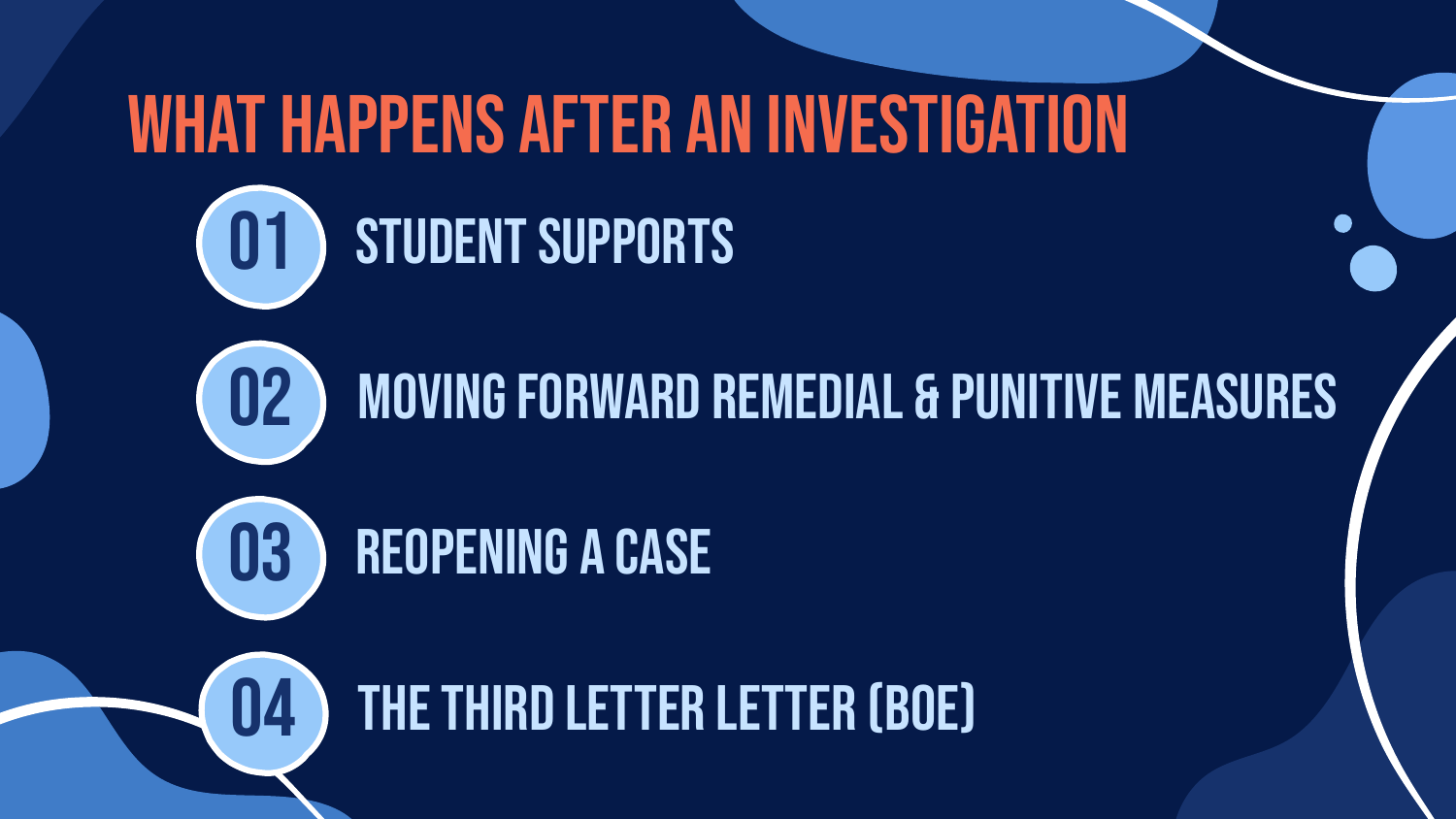### [S1790](https://www.billtrack50.com/BillDetail/1203897) - Passed 1/10/22

In effect immediately…

- "Cyber-harassment" option for municipal court to order minor and parent to attend training class
- Parent may be fined up to \$100 first offense and \$500 for subsequent offenses
- Parent may be liable in a civil action if parent demonstrated willful disregard to supervise minor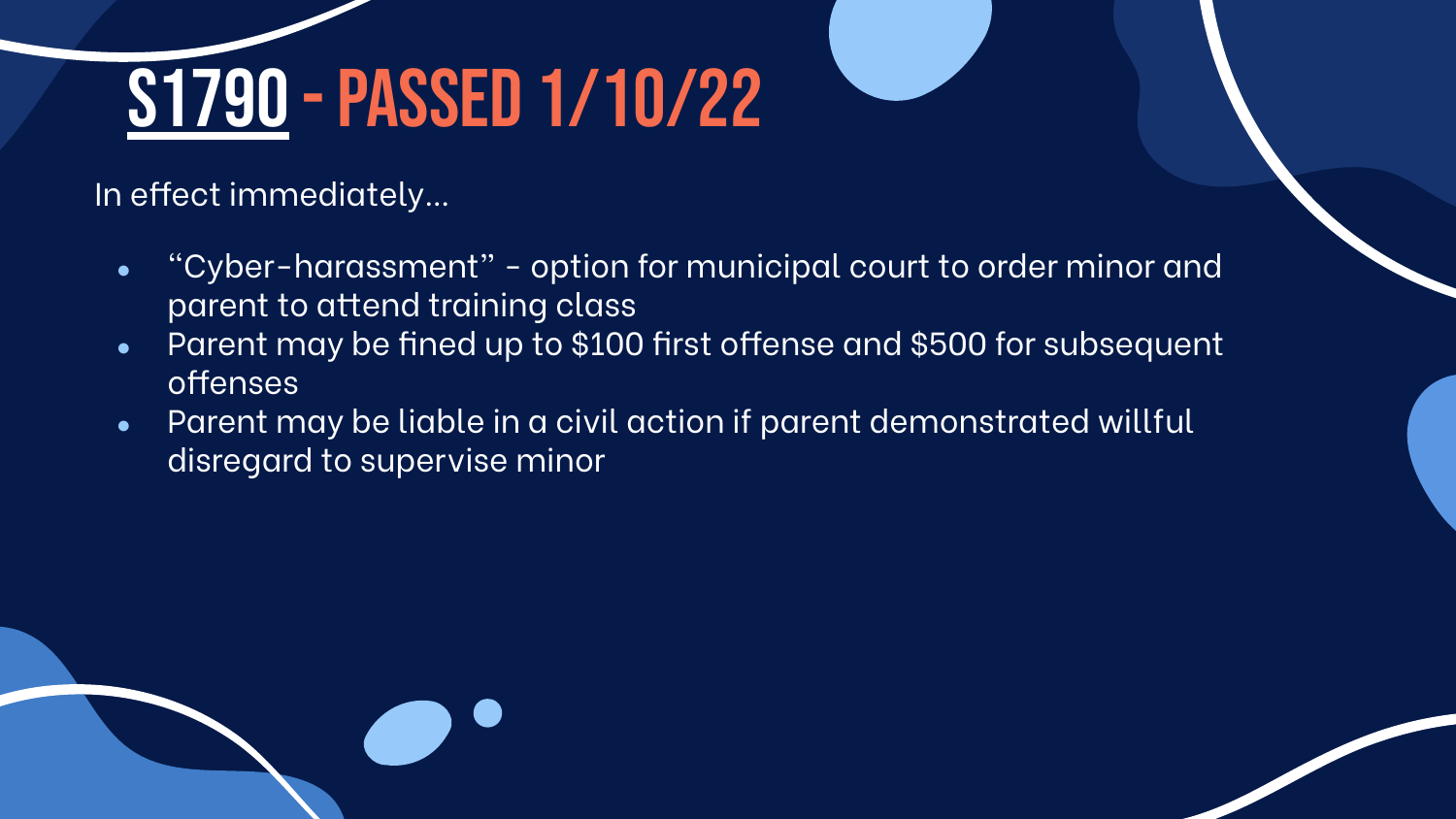### [S1790](https://www.billtrack50.com/BillDetail/1203897) - Passed 1/10/22

In effect starting next school year…

- If school district permits preliminary determination
	- District must report predetermination number to NJDOE
	- NJDOE will review as a part of monitoring
	- Superintendent has the right to overrule predetermination
- Founded offender of an act of HIB will have results of the investigation included in student record beginning with first offense and at third offense intervention plan to be prepared by Principal and approved by the Superintendent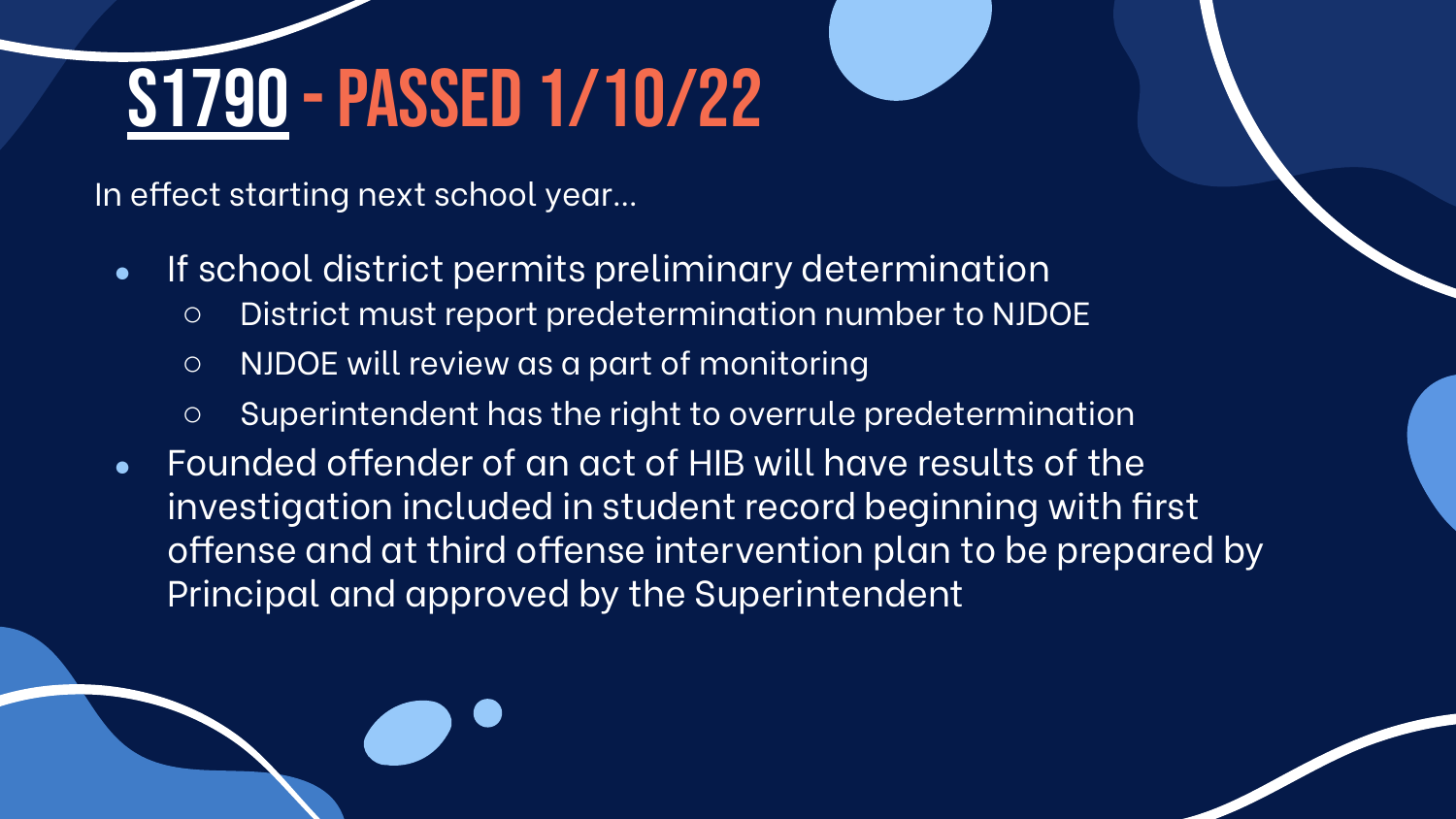#### PREVENTIVE MEASURES

#### PEER LEADERS O





Morning Meetings

## programs